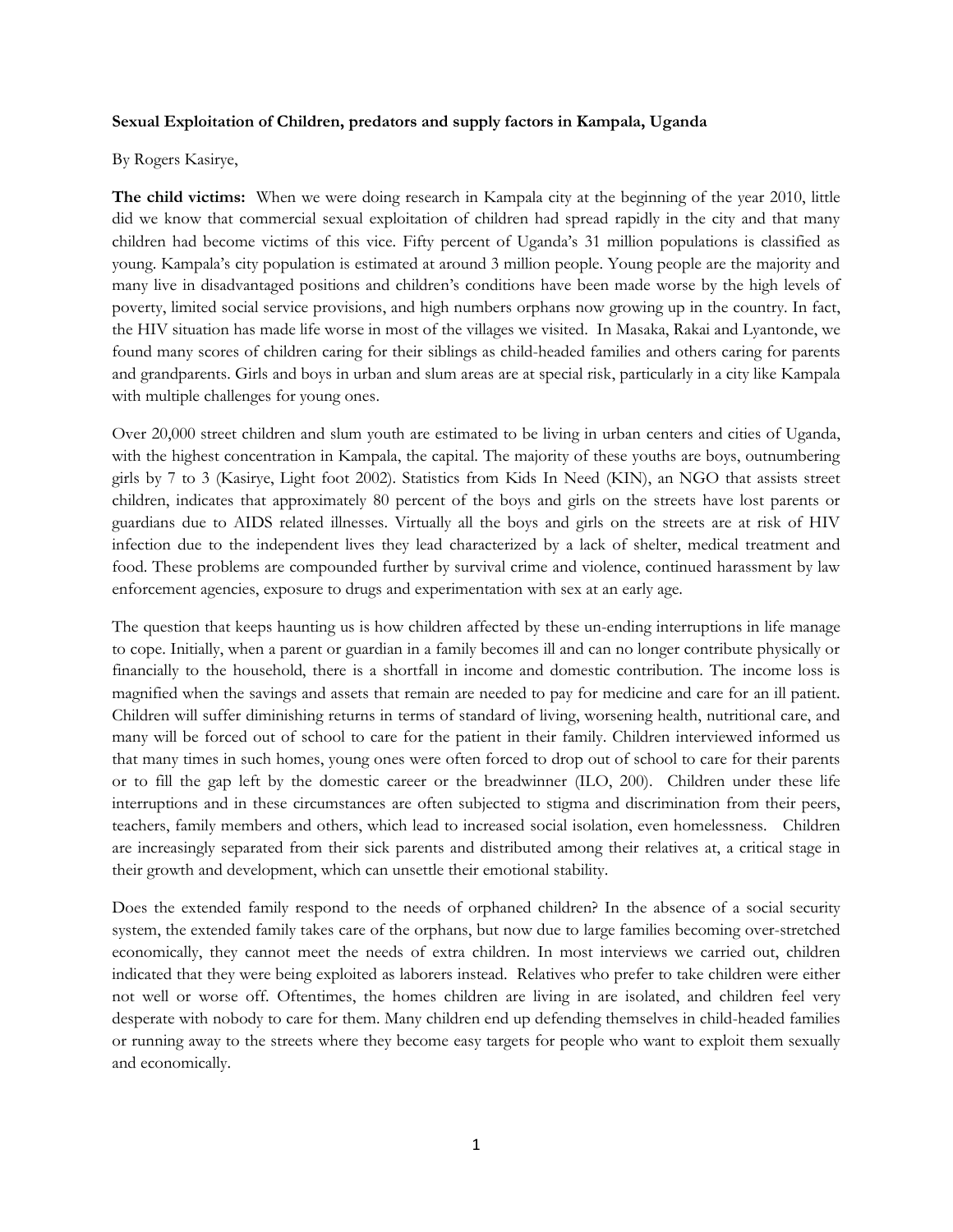In a study of Commercial Sexual Exploitation of Children (CSEC) conducted by Ministry of Gender Labour and Social Development ( MoGLSD) in 2003 and funded by ILO-IPEC, it was noted that out of the 728 children involved, 48 percent were vulnerable migrant village orphans seeking to fend for themselves and trying to survive. It is common for children, especially Orphans and Vulnerable Children (OVC) who have been brought to the cities, to work initially as domestic servants, or to find themselves trapped in desperate situations such as homelessness, drug abuse, child prostitution and delinquency. Children who suffer from the effects of HIV in a household are consequently more vulnerable to exploitation in the worst forms of child labor. In such an environment prone to poverty, lack of education and physical, emotional and moral harm, these children are at a heightened risk of contracting HIV.

**The predators:** In Kampala specifically, we found many adults and children unconcerned about sexual exploitation of children; a case in point were the numerous bars, lodges and restaurants which employ underage children as a way to entice customers to seek sexual gratification for as long as they come to buy drinks and food. No single place had a minimal rule or code of conduct for employing children under such circumstances. These businesses were neither aware of the labor legislation that prohibits young people to work in such places, nor were they enforcing it. In fact, all of this was happening in the backyard of local leaders. Allowing children to work in such deplorable situations raises both legal and moral questions. Keeping silent or taking no action to help is condoned, regardless of whether the children involved belong to one's family or not. Every child counts and predators must not be given freedom to exploit children, no matter which family they belong to. We found such work places culpable of committing crimes against children because they fuel recruitment and exploitation of innocent children. Many of these enterprises should be fined (or prosecuted) and closed for exploiting children.

The other predators fuelling this phenomenon were the Karaoke groups that dance at over 60 nightclubs in Kampala, each averaging 18 children, for a total of 1080 children per single night. These nightclubs had developed a well woven network of recruiters who take children away from villages and supply them on a regular basis to replenish the Karaoke groups, characterized with deceit, harassment and abuse throughout out the transportation process, effectively transferring innocents to a form of slavery because children were literally sold in situations which are like slave markets in the slums. In Kawempe, Kampala, one child told us that "*apart from dancing, I was expected to go away with a patron every evening as part of my survival. If I refused I stood chances of being expelled from the group. I Remember when I was being recruited in the village, they told me they we going to take me to a famous dancing group and I was going to earn a lot of money and help my siblings left in the village."* These incidences point out that bars, restaurants and karaoke groups recruited many children and were among the worst exploiters of children. In most cases these bars acted like mini-brothels for children and were located near a cheap lodge or even some had places of their own where exploiters sexually abused children. There are also incidences in the market, brothels,, car garages, carpentry workshops that also were in the business of using young children and exploiting them. Some children talked about cameramen and musicians who took photos of nude children and were selling movies or posting them on the net.

Recruitment of children was much disguised and predators tend to operate at night as seen in bars and those on the roadside as well. We also located one man whose karaoke group of over 60 children had disguised itself as young people learning to train in dance. Many of these teenage girls had been uprooted from schools because someone wanted to make money from these rather uninformed and innocent children. We were informed that boys in such groups considered some of these girls as their wives, leading to a secondary high risk sexual behaviors and use of multiple partners. Interviews also showed that local celebrities were taking advantage of the children in what they dubbed as auditions pre-trail dancing. . Many girls came to register for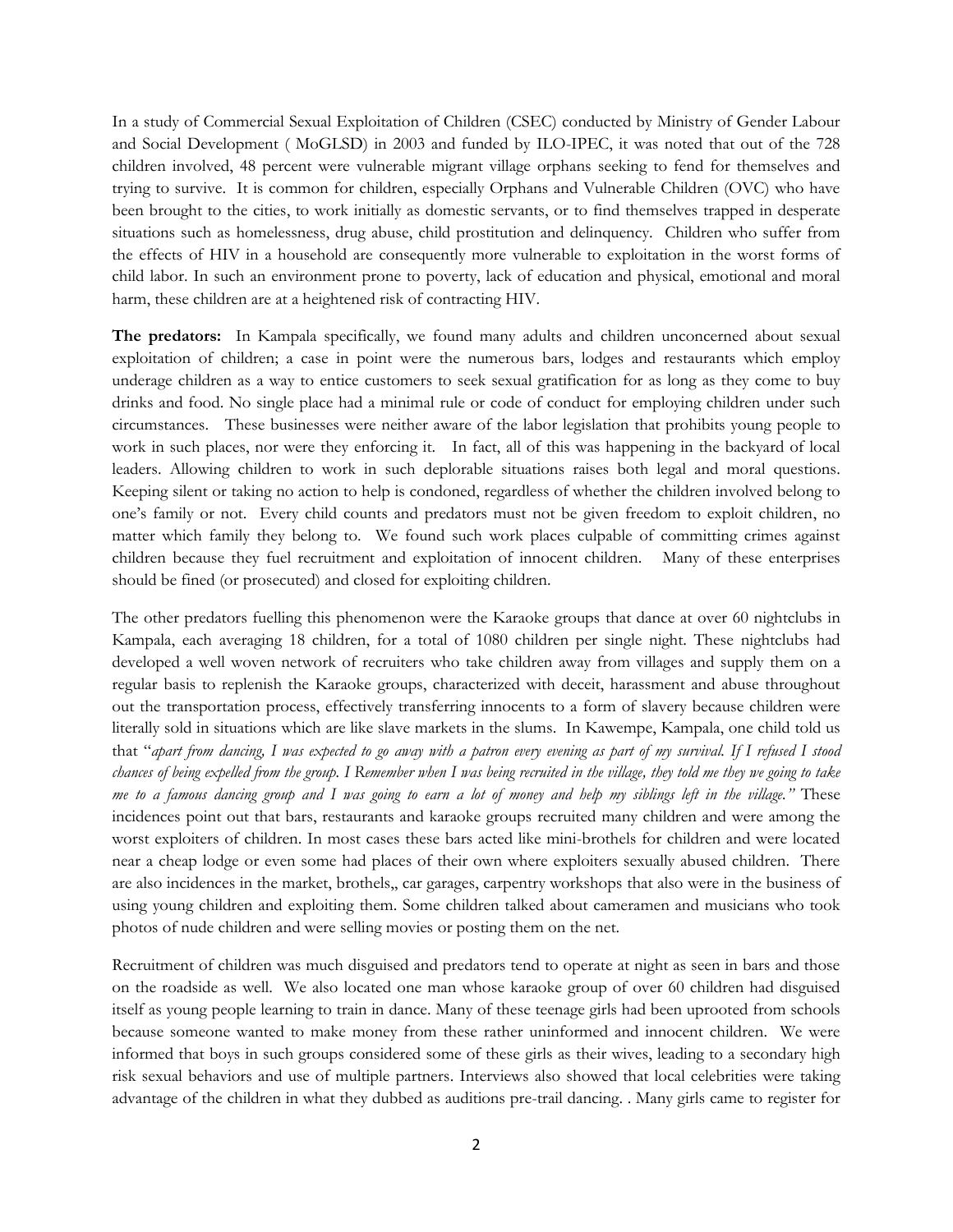the dance troupe, but this provided a sexual spree for their exploiters who used sex as a basis for recruitment. The whole situation promotes sexual promiscuity and abuse of innocent girls.

In the study, we found these children had inadequate skills to protect themselves from such challenging situations. Many had no place of abode and meals were difficult to come by, yet they wanted to lead a decent life. The Uganda Aids Commission in it's mode of transmission study of 2007 noted that HIV prevalence in the most risky population was way above the national average - 15%, compared to the national average of 6.5%. Someone needs to come in to protect these children, whatever the cost may be. Lack of employable skills among these children does not mean children should be abused. Campaigns are necessary to fight this vice and more needs to be done. One lady working with a local NGO observed the number of children entering CSEC has increased, mainly orphan or impoverished girls, or children displaced in the war or living IDP camps. Children as young as 11 years old have been rehabilitated from such situations. Some of these were recruited by former commercial sexual workers (CSWs), others were being forced to participate because of violence and poverty at home. Some of the girls grew up in homes where relatives and parents were involved in CSW, and children found themselves trapped in it as well. Alcohol and drugs like marijuana play a very important role in facilitating the behavior during the CSEC to woo clients and also as the belief that drugs will attract more men. Some of the girls report being raped and defiled; others are not paid and end up facing violence from clients. The police also abuse them in the slums and once arrested, some demand sex. Lack of employable skills, poverty and orphanhood are major issues that push children into prostitution. Brothels have emerged in addition to street sex based work.

"Children involved in CSEC mirror societal problems which imply dysfunctional families in a society which have not been addressed; families can no longer cope due to many challenges including HIV/AIDS, wars, poverty and early assumption of adult roles'' observed a university professor at Makerere University, Kampala. A local pastor noted, "I have also advocated to policymakers and seek solutions to curbing pornography. Our drop-in center receives close to 50 young people every week but between 20-30 cases are affected by drugs and pornography, which represents 60% of cases. Parents do not know what to do"; he added that in prostitution there are many girls in lodges that are constructed every day. Our field experience also showed girls involved in prostitution are moved from other places and are usually trafficked from Lyantonde, Rakia, Masaka, Sembabule or other towns. There are many truck drivers who need places to rest; hence, that's are why lodges are everywhere. Gatekeepers and security girls also have good information about child prostitution. When children run away from home and reach their destination, they get stuck, and end up working in a bar. It was also noted that some parents give consent when traffickers approach them to hand over their children due to good promises made to them such as good jobs, gifts like soap, sugar bread etc.

Some bar and lodge owners take these young girls with the aim of exploiting them sexually. During the interview it was mentioned that there was a woman known as Namagembe who was one of the most active pimps in the Lyantonde area. She recruits children and distributes them to bars and lodges to work as sex workers. She also had contacts in Kampala who requested girls to work in bars. Interestingly, this woman is known to the law enforcement body, but nothing has ever been done to halt her behavior. Some girls who work are neither paid nor given food; they face a lot of verbal abuse. Those who work in the bars are given strict instructions such as wearing indecent short clothing, accepting sexual arousal touches as a way of appeasing customers and managers to get more money. Customers also sweet talk them and make a lot of unfulfilled promises. Other risks include rape, HIV, AIDS unwanted pregnancy. These children often have no fathers, are overworked without pay; much of time they are told that customers are the ones to pay them.